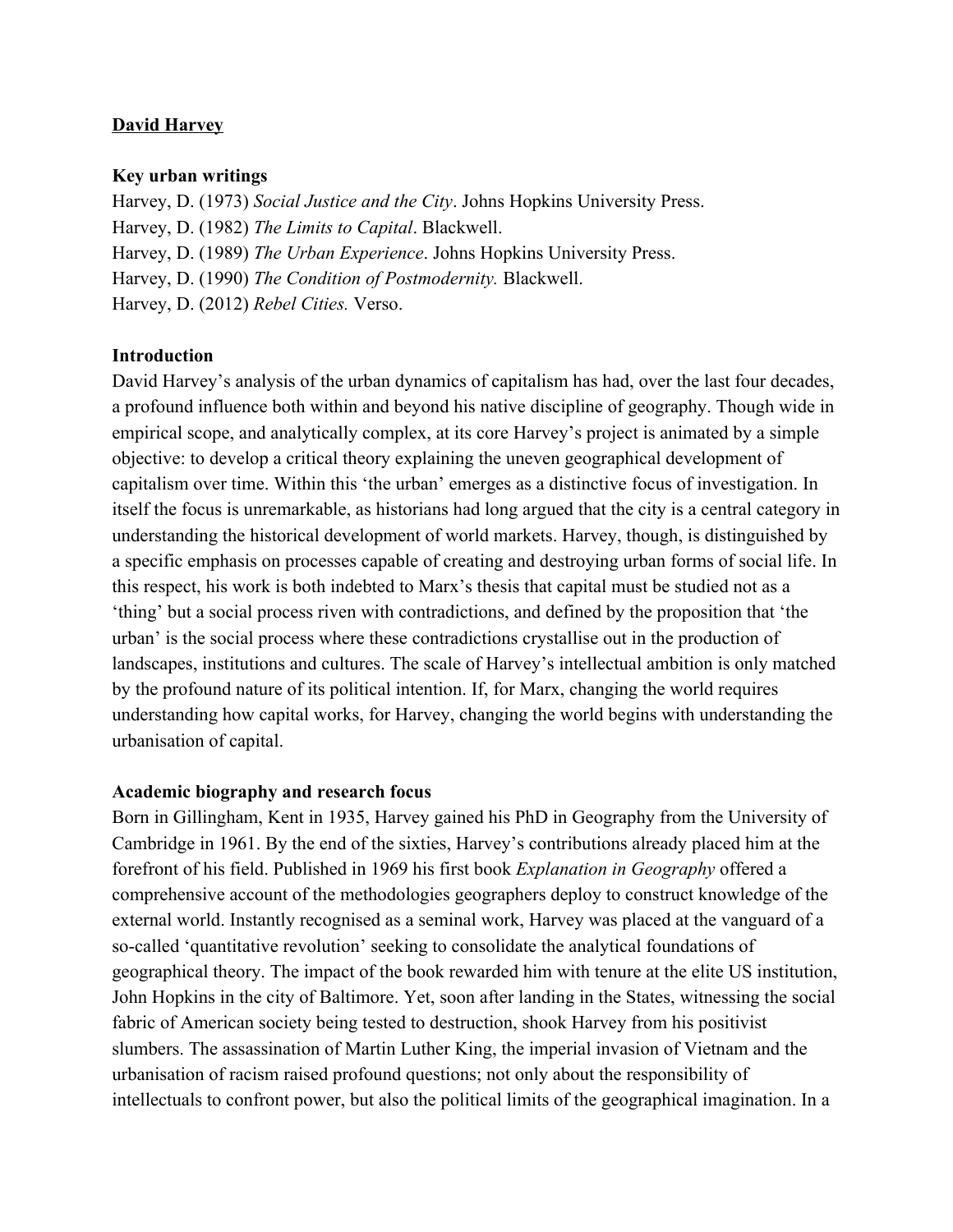remarkable re-deployment of his own critical method, Harvey's *Social Justice and the City* (1973) set forward a provocative test. If the discipline of geography was to become a social science, then geographers needed to be able to account for those spatial processes which constituted and exacerbated urban inequality. If they couldn't then this raised profound questions about how the construction of cities (as a set of institutional, conceptual as well as physical structures) impeded the development of urban societies.

The precision which Harvey laid out, then dismantled the liberal precepts of urban theory inspired a new generation of urban radicals. Alongside Henri Lefebvre and Manuel Castells, Harvey emerged as part of a new dialectical revolution in urban theory. But where others applied Marx's ideas to spatial concerns, Harvey argued that urban questions could be only partially resolved due to the lacunary treatment of space *within* Marx's thought. The subsequent publication of *Limits to Capital* (1982) was intended to close this gap, showing that the territorial obstacles capital confronts are central to its ability to extend across space and persist over time. Intended to be a historical and theoretical account of capital, uniting logic and method, however, proved a contradiction too far. *Limits* therefore appeared as a book of pure theory with its urban dimensions developed in a pair of companion volumes : *The Urbanization of Capital* and *Consciousness and the Urban Experience* (1988).

Today *Limits to Capital* is widely recognised as a landmark of critical political economy, but on publication it was slow to find an audience. For Marxian economists the interest in space seemed obtuse, and for radical geographers Harvey's commitment to Marxian categories appeared out of step in a climate of identity politics, incipient neoliberalism and post-structural theory. But while the fortunes of Marxian theory waned more than waxed with the seachange of financial deregulation, Harvey's return to Britain (to take a position at Oxford University) resulted in a work which tried to explain the spatial logic of late capitalism. Appearing at a moment when the momentum of Reaganism and Thatcherism was about to stall, *The Condition of Postmodernity* (1989) argued that debates about post-Fordism, post-industrialism and post-modernism manifested precisely the opposite of a move beyond capitalism. The rise of more cognitive-cultural forms of capital, for Harvey, manifested the inherently flexible and culturally mutable nature of urban accumulation. What was replacing the managerialist programme of full-employment, Harvey argued, was a fiercely entrepreneurial project of urban consumption.

Returning to John Hopkins in the nineties, Harvey refined his analysis addressing the growing wave of anti-capitalist resistance to globalisation and themes of body politics, ecology and utopianism (1997, 2000). At the turn of the millennium, though expecting to retire, the opening of a position as Distinguished Professor of Anthropology at City University New York (CUNY) marked a remarkable intensification in Harvey's activity. In the wake of the Iraq war and an unimpeded expansion of global markets, Harvey wrote narrative accounts of the rise of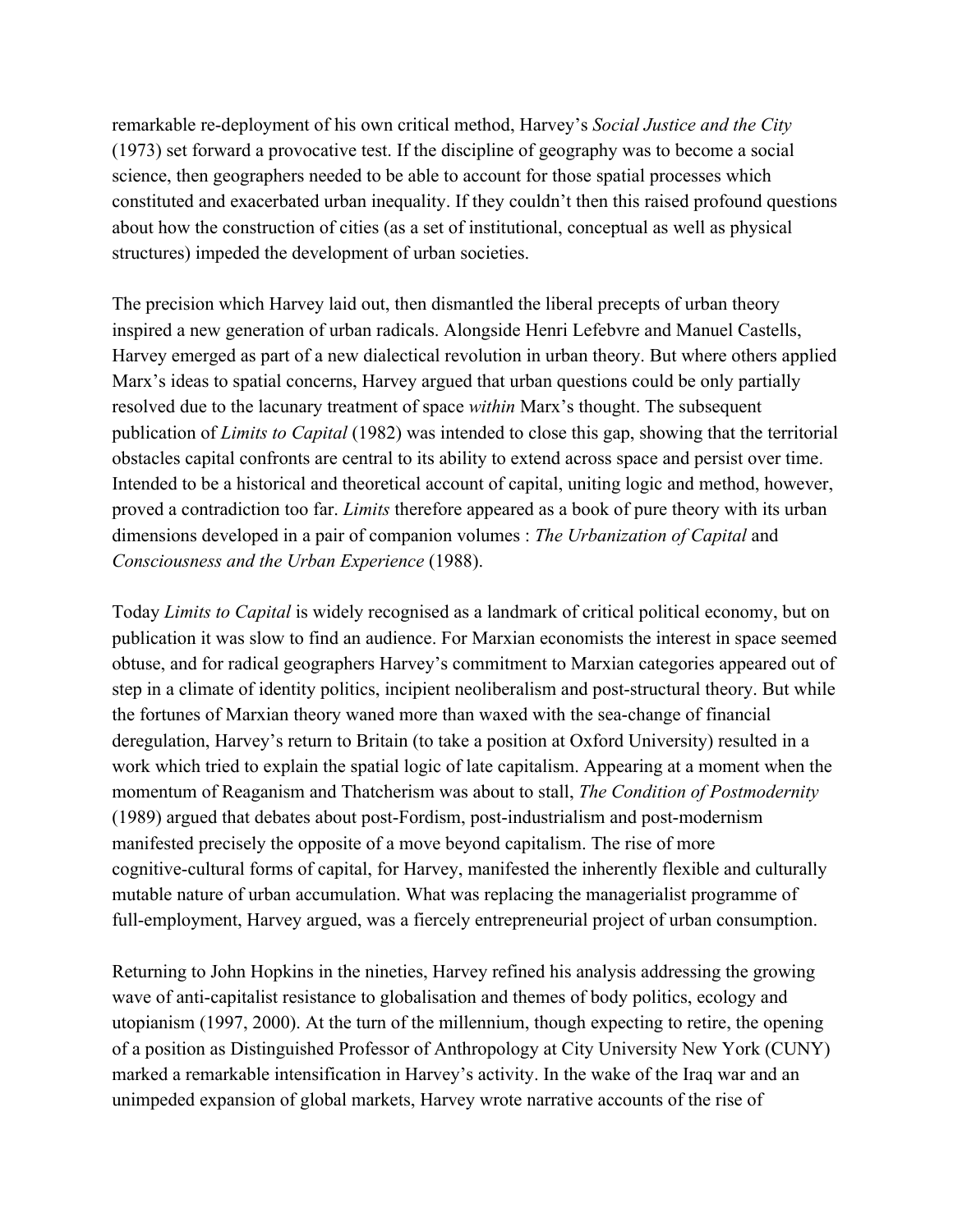neo-imperialism and neoliberalism (2003, 2005). Both texts consolidated his reputation as one of the few geographers able to find a wide audience as a public intellectual. And with the epochal financial crisis of 2007 and 2008 and the rise of austerity policies, Harvey's recent *Rebel Cities* (2012) has returned to urban questions. Cities encapsulate, Harvey says, the best way to diagnose the urban pathologies of neoliberalism and to develop anti-capitalist alternatives. What the rise of Occupy and the explosive events of Istanbul, Cairo, Athens, Madrid and other cities suggest, for Harvey, is the glimpse of an urban form of constitutive power: a counter-power expressing a right to collectively reshape the urban process.

#### **Key ideas**

The recapitulation of Lefebvre's key concept 'the right to the city' is characteristic of Harvey's capacity to keep Marxian ideas alive to contemporary political concerns. This ability, however, is based on a highly original conception of spatial dynamics. To trace the urban contours of Harvey's theory perhaps the best starting point is the notion of the 'spatial fix'. This simple phrase describes the way cities are shaped according to internal tensions between the use-value and exchange-value of space. The idea critiques one of the core assumptions of economic theory: that the incorporation of capital in land, labour and technology is a necessary precondition for economic growth. For Marx, however, the accumulation of capital does not arise through some natural evolution of market exchange and industrial enterprise, but through a 'primary' circuit of productive investment dedicated to capturing increasing surpluses of value created by the labour force. What Harvey points out is that the need to invest in physical infrastructures (factories, shipping facilities, mining operations, railways etc.) and social institutions (of public housing, education, healthcare, etc.) require huge outlays of investment which tie capital up for long periods. What the 'spatial fix' invites urban researchers to consider, therefore, are the socially dynamic consequences of locking capital and labour in place over time.

In the 19th Century this process was spatialised in the form of the factory, the basic unit of production able to exploit an industrial army of wage-slaves. Harvey widens the scope of analysis by asking how does fixed investment play out, not only in terms of the simple site of production but also the expanded field of social reproduction. As the development of cities absorb more and more economic resources, capital becomes immobilised for months, sometimes years in the process of development. The spatio-temporal problems arising from fixing capital in facilities of production (eg. factories) and reproduction (eg. houses) thereby impose constraints on capital mobility, preventing it from realising its most flexible state as money-capital in search of profit. The creation of a glut of overaccumulated capital a superabundance of economic energy, trapped in the system, unable to realise a profit - tends towards financial crises, requiring the destruction of surplus capital-what the economist Joseph Schumpeter famously called 'creative destruction'. What is, therefore, destructively 'creative' about crisis is the way it allows capital to 'deterritorialize'; taking flight from difficulty in one location, 'reterritorializing' itself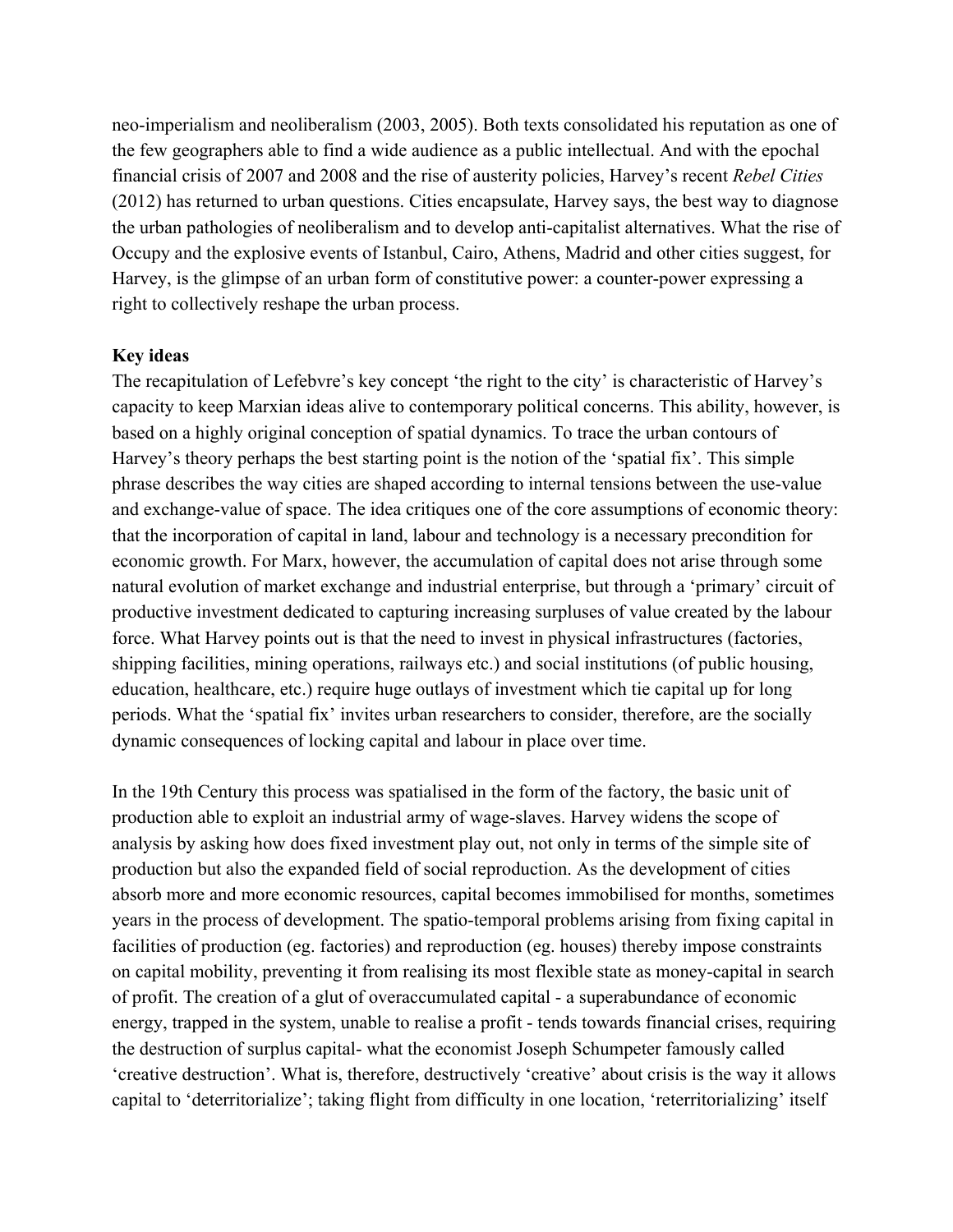in another space at another moment. Globalisation might be thought of as the paradigmatic form of this process today.

Since investment is always risky the ability to mediate uncertainty is, under capitalism, socially assigned to entrepreneurs. But despite the arrogance normally associated with the entrepreneurial character, the bearers of risk belie a state of anxiety that haunts the entire system. The object of anxiety is the fear that capital, once invested, cannot be turned into money. Hence, the almost neurotic significance that financial agents attach to perpetuating mental states of 'confidence' in capital's ability to compound its rate of return. Clearly, confidence in 'growth' has to depend on something more systematic than mere hope in individual ingenuity. In order to manage the complex 'turnover times' involved in capital fixed in technology, buildings and spatial infrastructure, capitalism requires - if it is to hold its nerve - a 'secondary' circuit of investment to financially overcome the scarcity of credit and the threat of business failure. What a financial market therefore provides are securities (like stocks and bonds) based on expectations of future income subject to speculative risk. Since this kind of 'fictitious capital' (fictitious because it is a claim on revenues yet to be created) is in form comparable to the income landowners receive in projected rent, real-estate (the asset value of capital fixed in land and buildings) may also circulate in a financial market. Thus, urbanisation is not only a vehicle to create physical investments which increase productivity, it is also a process able to accumulate financial claims on the income of urban inhabitants.

Moreover, because land markets and capital markets are entwined, it becomes possible to monetize and monopolize the social, physical and cultural values of cities. With the notion of 'timespace compression' Harvey argues that the financial demand for liquidity to abolish the 'frictions' of both distance and temporality gives rise to a capitalist culture that is intrinsically metropolitan. Speculative property bubbles give rise to architectures (like skyscrapers) that concretize the velocity and fungibility of fictitious capital. The idea is indebted to Georg Simmel's classic account of the urban 'lifestyles' which crystallize out of the exchange of money. What is particularly Marxist about Harvey's interpretation, however, is his analysis of the role of the state in using cities to make people's lives dependent on market forces. For Harvey, the post-war shift from an urban capitalism based on Fordist production and Keynesian infrastructure, to neoliberal forms of flexible employment (requiring citizens to rely on debt to fund welfare) has had enormous consequences in the way urban space is developed. And what the irruption of the 2007 - 2008 financial crisis demonstrates, is that the overaccumulation of space and debt can bear down and compress social life so heavily they tear apart its very fabric.

### **Contributions to Urban Studies**

It's only a slight exaggeration to say that it's difficult to imagine what the critical content of urban studies might be without Harvey's contributions. At the very least, the analytical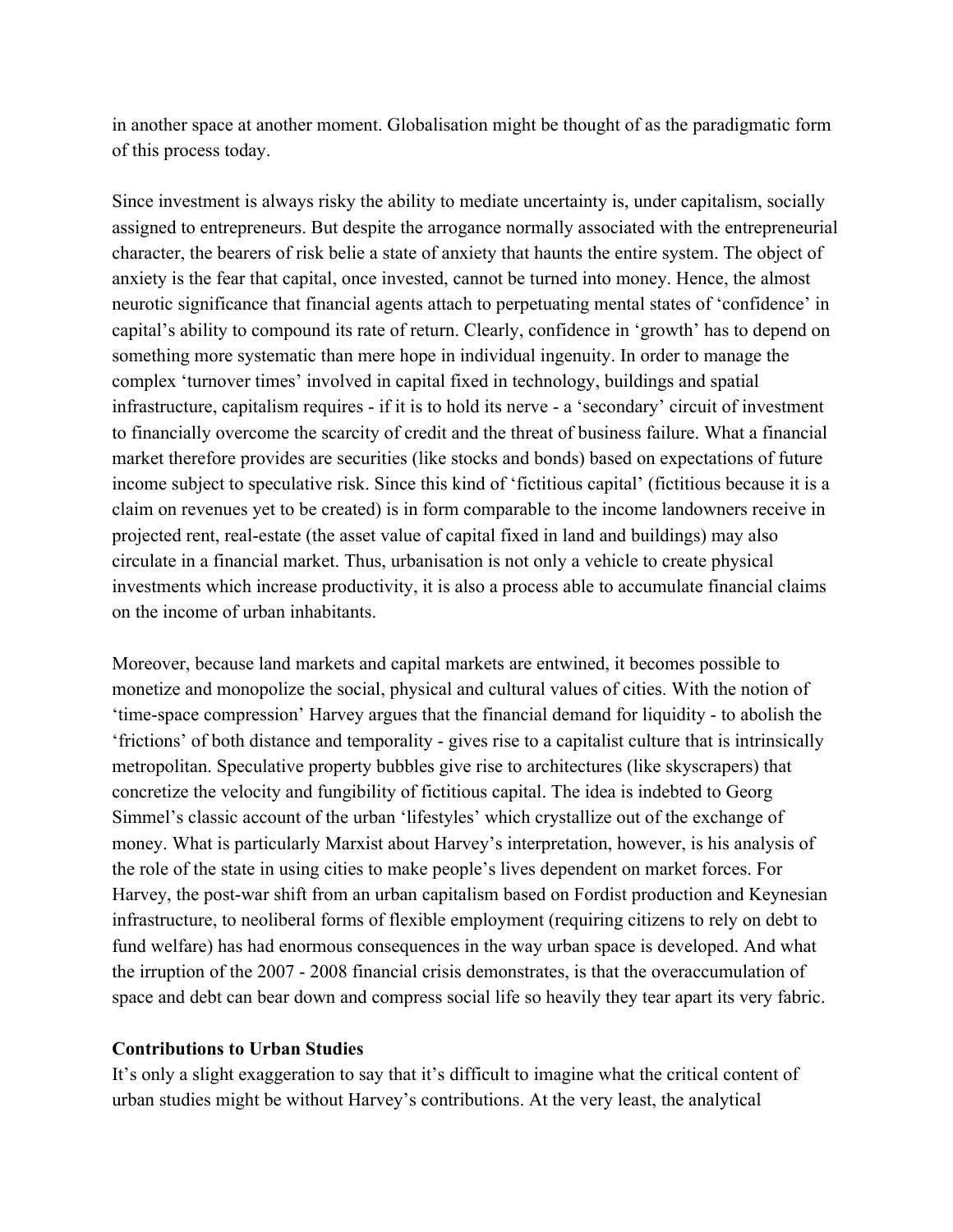coherence of Harvey's work has provided urban studies with a theoretical whetstone, sharpening the critical edge of accounts of globalisation, neoliberal urbanism and gentrification (see **Saskia Sassen**, **Neil Brenner**and **Neil Smith**respectively). Which means, that Harvey's contribution cannot be uncoupled from his lifelong 'Marx project' to reanimate the critique of political economy with a spatial content that finds a popular constituency. As such, the historian Perry Anderson says Harvey "follows Sartre's prescription for a revitalised Marxism very closely... [fusing] the analysis of objective structures with the restitutions of subjective experience... in a single totalizing enterprise." (Harvey 2003, p.15)

For Harvey's critics, however, herein lies the problem. The Marxian project to map the totality of capitalism has led some theorists to warn of anachronism : reading off the cosmopolitics of 21st Century urbanisation against a rubric of 19th Century categories. The implication is that Harvey is a structuralist, historicising struggle in a 'capitalocentric' (Gibson-Graham 1996), masculinist frame (Deutsche 1998), unable to absorb alternative post-Marxist perspectives. Another criticism is that Harvey's commitment to theory has been at the expense of developing a thoroughgoing empirical account of the way capitalism creates cities in its own image (Walker 2004). The issues are complex and continue to be debated. But one way to deal with them is to consider two prospective (rather than retrospective) contributions Harvey's work is making to understand the urban future of capital accumulation and class struggle.

The first is that Harvey's critique provides a timely antidote to the so called 'new urban agenda' which see cities as global engines of 'smart' growth. As the collapse of Lehman Brothers and the crisis of subprime mortgages showed the relationship between economic growth and urban development is far from stable and progressive. Instead, the urbanisation of neoliberalism through the privatisation of social and physical infrastructure (like roads, schools, hospitals, etc.) represents, for Harvey, a very primitive form of accumulation. One which uses the urban process to enmesh society in a web of rent-seeking contracts. In this respect Harvey's interest in examining processes of social reproduction (as well as industrial production) as an arena of value extraction, links with an emerging body of literature examining the way biological, environmental, corporeal, cultural and social qualities are becoming increasingly financialised. In particular, Harvey's notion of urbanisation as a process of accumulation by dispossession, tallies with **Saskia Sassen's** (2014) account of the 'expulsive' force of globalisation; one which uses, for example, migration, human trafficking, unemployment and homelessness as social apparatuses that turn debt into a bio-political claim over life.

The second might be called the 'performative' dimension of Harvey's thought. Famously, Harvey has offered a course (usually open to the public) on Marx's *Capital* nearly every year since 1971. In the last few years, the course has been placed online, galvanising a new generation looking for intellectual tools to map the limits to capital. Characteristically, then, perhaps the